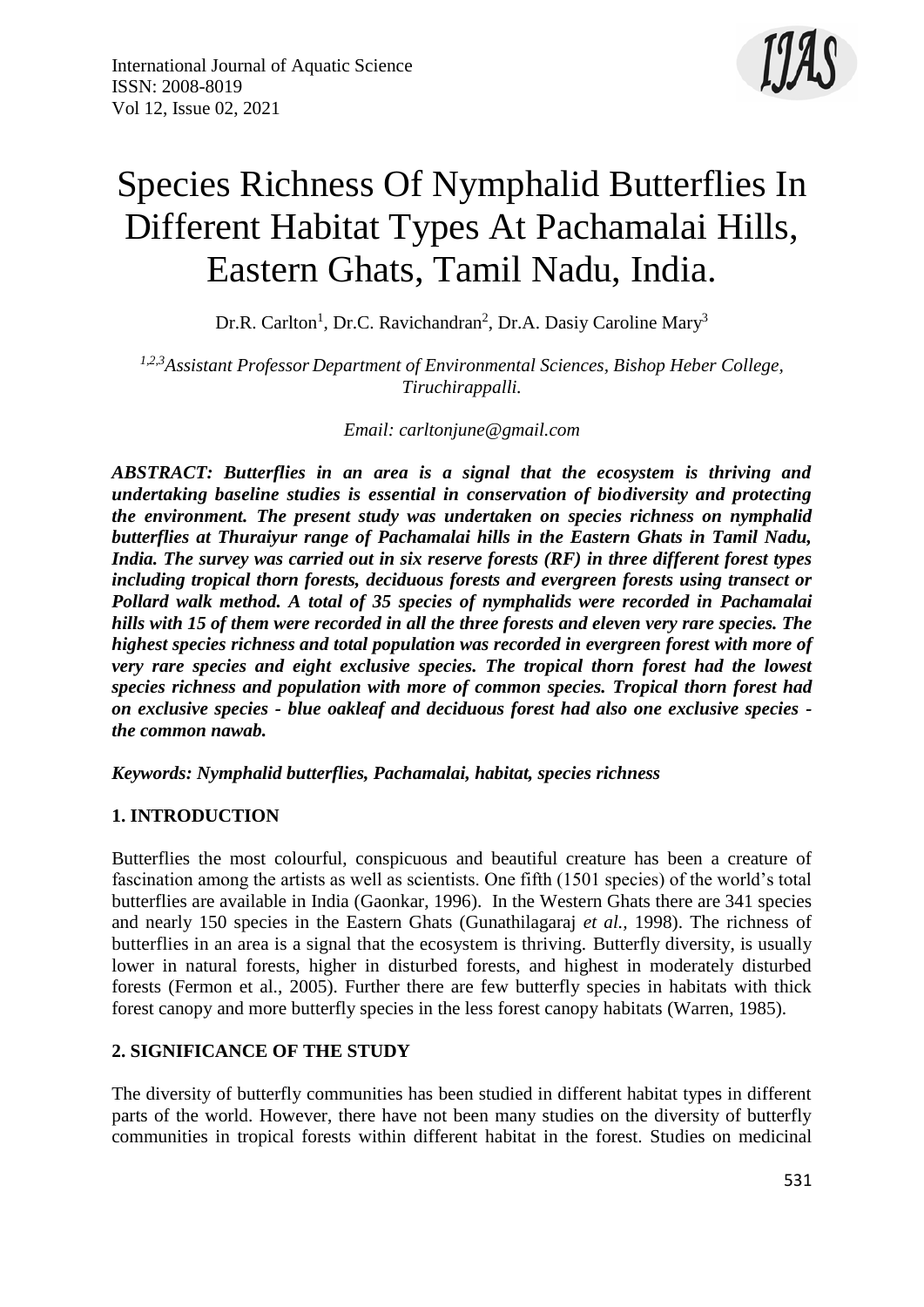

plants (Kolar and Basha, 2013) and flora (Kanagaraj et al.,2016) and butterflies in the Eastern Ghats were done (Gunathilagaraj et al., 1998, Venkataramana, 2010). However, there are not many studies on the diversity of butterfly communities in tropical forests within different habitat types except for diversity, status and frequency of Butterflies at Pacahamalai Hills (Carlton et al., 2020). As butterflies are included in biodiversity studies and biodiversity conservation prioritization programmes (Gadgil 1996) and the justification of longitudinal migrating swarms of danaids from Western Ghats to Eastern Ghats (Johnson 1969; Williams 1958) indicates the significance and the need of further exploration of this region. Henceforth, the present study was undertaken in this region to identify and study the diversity of nymphalid butterflies in different habitats at Thuraiyur range of Pachamalai hills in the Eastern Ghats of India and evolve strategies of conservation.

# **AIM**

To determine the diversity of nymphalid butterflies at Thuraiyur range of Pachamalai hills in the Eastern Ghats of India.

#### **OBJECTIVES**

- To find the richness of the butterflies in tropical thorn forest
- To determine the richness of the butterflies in deciduous forest
- To find the richness of the butterflies in evergreen forest

#### **THE STUDY AREA**

The Pachamalai hills with latitudes 11° 09' 00" to 11° 27' 00" N and longitudes of 78° 28' 00'' to 78°49' 00'' E are situated at the central region of Tamil Nadu, India, (Fig. 1). The vegetated area is distributed into 35 Reserved Forests covering 19075.96 ha. The Pachamalai hills enjoy a sub-tropical climate with temperatures varying from 25°C to 31° C and annual rainfall ranging from 800 to 900 mm. Maximum amount of rainfall is received during North East monsoon. The area is underlain by the crystalline rocks of the Archaean age comprising gneisses, charnockites and granites with soil cover being red loamy and black. The alluvium is found in narrow patches along the river courses (Pullaiah and Muralidharan, 2002). Practically all these forests are classified under three types as below:

|    | Tropical Thorn Forest $(TTF)$ –                    | up to $400m$ (foot hills) |
|----|----------------------------------------------------|---------------------------|
| 2. | Deciduous forest (DF)<br>$\overline{\phantom{0}}$  | $300$ to $900m$ (slopes)  |
| 3. | Evergreen forest (EGF)<br>$\overline{\phantom{0}}$ | 800 to 1300m (Plateau)    |

The present study was carried out in six reserve forests (RF) covering the three habitats in Pachamalai hills. Tropical Thorn Forest - Sengattupatti RF (F1-281m AMSL) and Melur RF (F6-219m AMSL); Deciduous forests - Sengattupatti Extension RF (F2-347m AMSL) and Manaloodai RF (F5-628m AMSL) and Evergreen forests - Solaimathi RF (F3-842m AMSL) and Kannimar Solai RF (F4- 706m AMSL)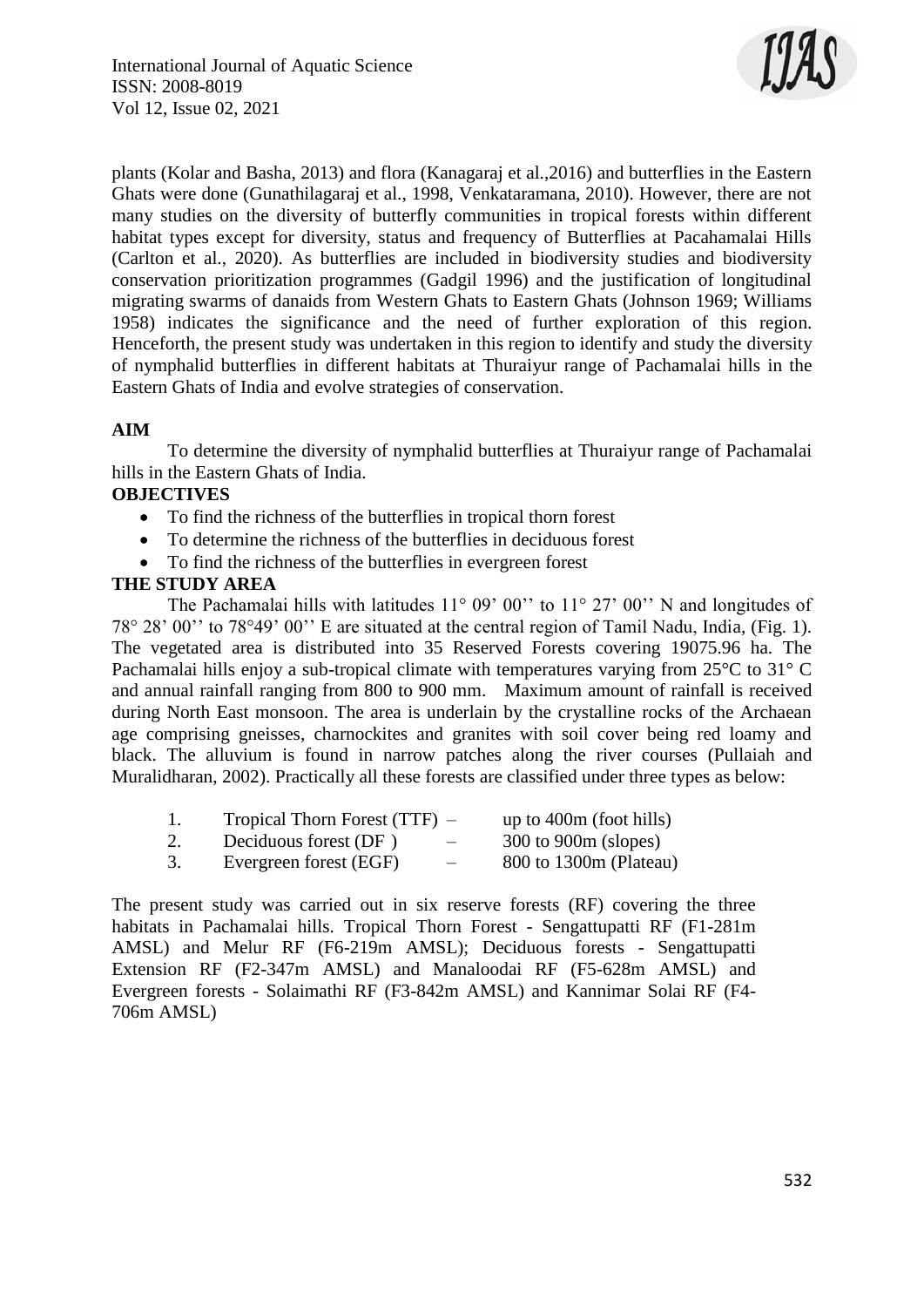



Figure 1: Map of different forest types in Pachamalai hills

# **3. METHDOLOGY**

The butterflies were surveyed following transect method. Observations were made in the morning between  $8.30$ a.m. to  $11.30$  a.m. when the butterflies were most active (Kunte, 1997). Butterflies were identified in the field or photographed and identified later referring standard field guides including Kehimkar (2008), Kunte (2000), Gunathilagaraj et al., (2015), Mary et al., (2013) and [www.ifoundbutterflies.org.](http://www.ifoundbutterflies.org/)

#### **Transect Method**

One permanent transect line was set up at each site of 200 m in length. The census routes incorporated both open and closed habitats as well as degraded and pristine environments. The data were collected using a fixed-width transect count method, in which recorders count individual adult butterflies along the set routes (Pollard 1977; Pollard & Yates 1993).

# **4. RESULTS AND DISCUSSION**

# **THE RICHNESS OF BUTTERFLIES IN DIFFERENT FOREST TYPES**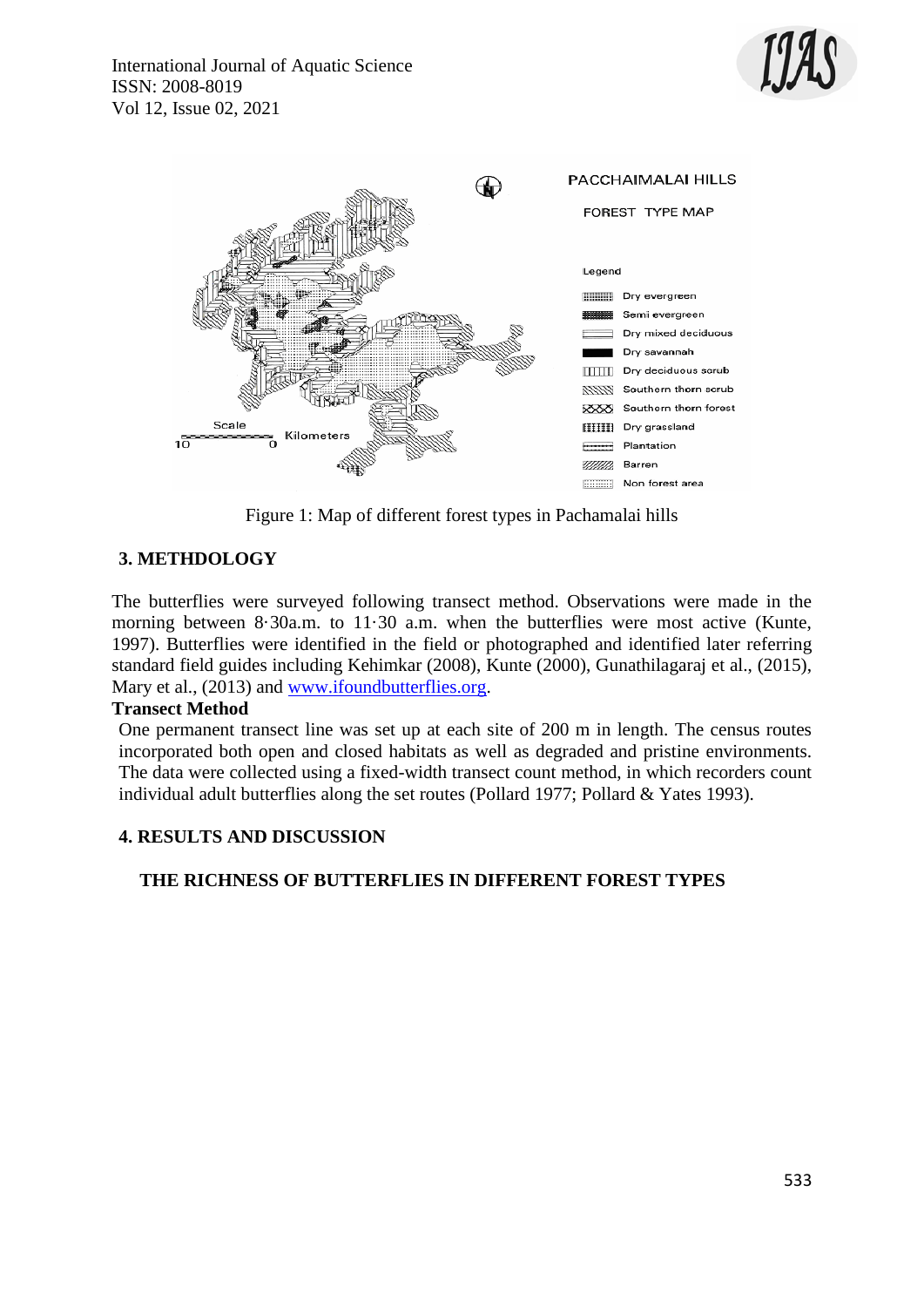



Figure 2: Nymphalid butterflies in different forests

# TTF - Tropical Thorn forest; DF - Deciduous forest; EGF - Evergreen forest

The figure 2 illustrates the total population and number of species of nymphalids (brush footed butterflies) in different forests including thorn, deciduous and evergreen forest. The evergreen forest recorded the highest number of species (33), while the tropical thorn forest recorded the least number (21) and the deciduous forest had 23 species. Similarly, the total population of the butterflies were found to be in the same trend.

The highest species richness and total population was recorded in evergreen forest indicating the most favourable environmental conditions of temperature, relative humidity, wind speed, rainfall, microclimate and nectar and host plants. Closed canopy forests are richer in abundance of rare species and this decreases with increasing habitat opening levels (from evergreen to deciduous to thorn forest) (Vu and Vu, 2011). Eleven very rare species (common beak, club beak, glassy tiger, common tree brown, common nawab, clear sailer, short banded sailer, common baron, joker, peacock pansy and yellow pansy) occurred in this closed canopy. Likewise unique species like common beak, club beak, common tree brown, glad eye bushbrown, common four ring, common lascar, common baron, clear sailer, short banded sailer found only in the evergreen forest have also contributed to the richness.

The least species richness was recorded in thorn forest signifying least favourable microclimate contributed by high temperature and dryness. It is to be noted that the population was mainly contributed by the migrating species like blue tiger, dark blue tiger, common emigrant and common Indian crow . All the eleven common / very common species found in Pachamalai are found in the thorn forest itself (blue tiger, dark blue tiger, plain tiger, common Indian crow, white four ring, tawny coster, common sailer, angled castor, common castor, chocolate pansy and lemon pansy). This supports the report of Vu and Vu, (2011) who stated that common species are found more in open forest.

Deciduous forest recorded 23 species; more than the thorn forest but less than evergreen forest. and it had one exclusive species – common nawab.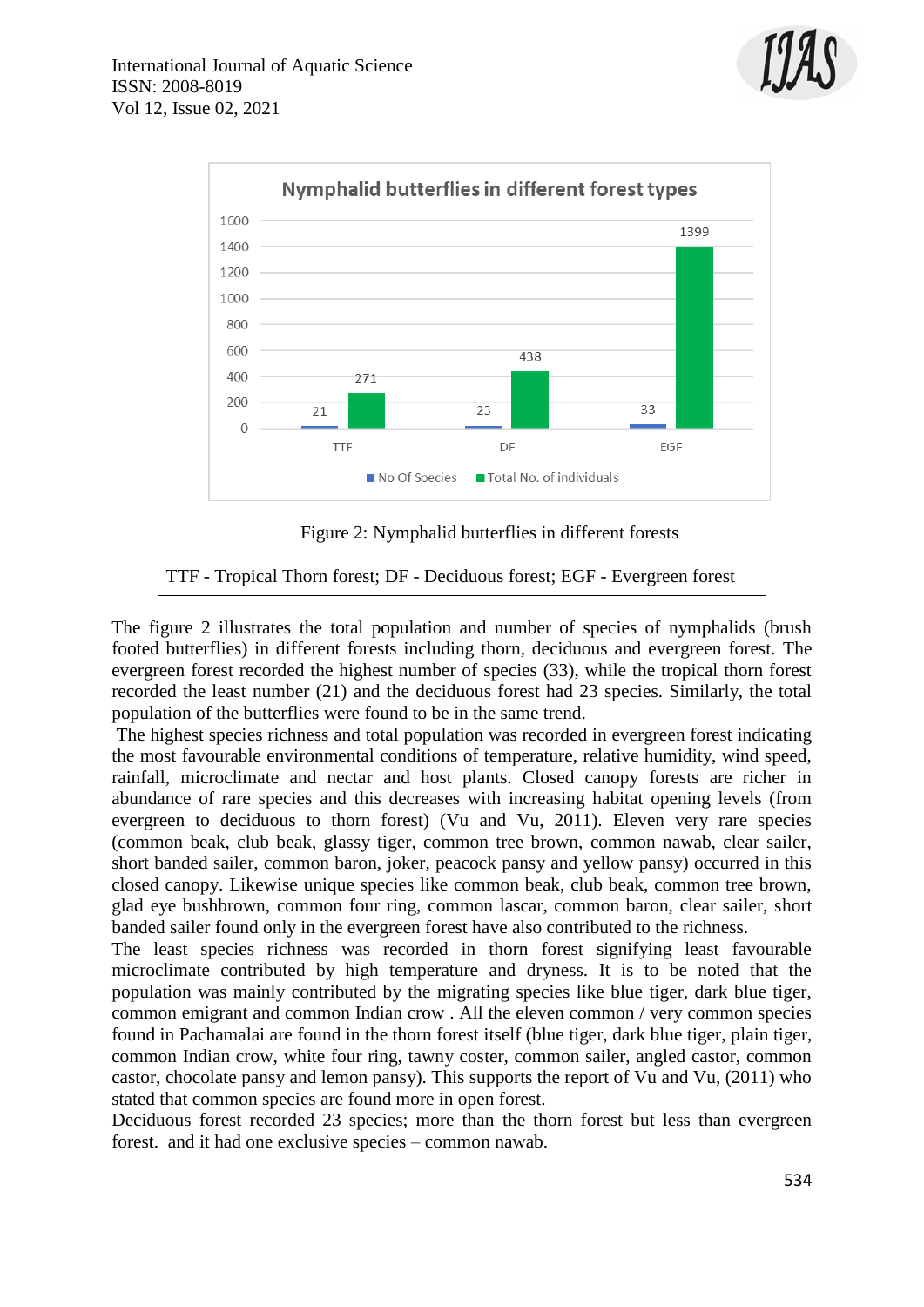

|      | <b>Names of butterflies</b> | <b>Butterflies at different</b> |                                                  |                      |                      |
|------|-----------------------------|---------------------------------|--------------------------------------------------|----------------------|----------------------|
| S.No | <b>Common Name</b>          | <b>Scientific Name</b>          | <b>Forests</b><br><b>TTF</b><br><b>EGF</b><br>DF |                      |                      |
| 1.   | Common beak                 | Libythea lepita                 |                                                  |                      | $\mathbf{v}$         |
| 2.   | Club beak                   | Libythea myrrha                 |                                                  |                      | $\mathbf{v}$         |
| 3.   | Blue tiger                  | Tirumala limniace               | $\mathbf{v}$                                     | $\blacktriangledown$ | $\mathbf{v}$         |
| 4.   | Dark blue tiger             | Tirumala septentrionis          | Y                                                | ¥                    | $\blacktriangledown$ |
| 5.   | Striped tiger               | Danaeus genutia                 | $\blacktriangledown$                             |                      | $\mathbf{v}$         |
| 6.   | Plain tiger                 | Danaeus chrysippus              | $\blacktriangledown$                             | $\blacktriangledown$ | $\mathbf{v}$         |
| 7.   | Glassy tiger                | Parantica aglea                 |                                                  | $\mathbf{v}$         | $\mathbf{v}$         |
| 8.   | Double banded crow          | Euploea sylvester               | $\blacktriangledown$                             | $\blacktriangledown$ | $\mathbf{v}$         |
| 9.   | Common Indian crow          | Euploea core                    | Y                                                | $\mathbf{v}$         | $\blacktriangledown$ |
| 10.  | Common nawab                | Polyuria athamas                |                                                  | $\blacktriangledown$ |                      |
| 11.  | Common evening brown        | Melaniti leda                   | Y                                                |                      | $\blacktriangledown$ |
| 12.  | Common tree brown           | Lethe rohria                    |                                                  |                      | $\mathbf{v}$         |
| 13.  | Common bush brown           | Mycalesis perseus               | $\blacktriangledown$                             |                      | $\blacktriangledown$ |
| 14.  | Glad eye bush brown         | Mycalesis patnia                |                                                  |                      | $\blacktriangledown$ |
| 15.  | Common three ring           | Ypthima asterope                | $\blacktriangledown$                             |                      | $\mathbf{v}$         |
| 16.  | White four ring             | Ypthima ceylonica               |                                                  |                      | $\blacktriangledown$ |
| 17.  | Common four ring            | Ypthima huebneri                | $\blacktriangledown$                             |                      | W                    |
| 18.  | Tawny coster                | Acraea violae                   | ¥                                                | V                    | $\mathbf{v}$         |
| 19.  | Rustic                      | Cupha erymanthis                |                                                  | V                    | $\mathbf{v}$         |
| 20.  | Common leopard              | Phalantha phalantha             | $\blacktriangledown$                             | W                    | $\mathbf{v}$         |
| 21.  | Common lascar               | Pantoporia hordonia             |                                                  |                      | $\blacktriangledown$ |
| 22.  | Common sailer               | Neptis hylas                    | Y                                                | V                    | $\blacktriangledown$ |
| 23.  | Clear sailer                | Neptis clinia                   |                                                  | Y                    | $\blacktriangledown$ |
| 24.  | Short banded sailer         | Phaedyma columella              | V                                                | W                    | $\blacktriangledown$ |
| 25.  | Common baron                | Euthalia aconthea               |                                                  | W                    | W                    |
| 26.  | Angled castor               | Ariadne ariadne                 | ¥                                                | ¥                    | V                    |
| 27.  | Common castor               | Ariadne merione                 | Y                                                | <b>W</b>             | Y                    |
| 28.  | Joker                       | Byblia ilithyia                 |                                                  | V                    | V                    |
| 29.  | Yellow pansy                | Junonia hierta                  | $\blacktriangledown$                             | ¥                    | $\blacktriangledown$ |
| 30.  | Chocolate pansy             | Junonia iphita                  | Y                                                | $\blacktriangledown$ | $\mathbf{v}$         |
| 31.  | Peacock pansy               | Junonia almana                  |                                                  | V                    | $\mathbf{v}$         |
| 32.  | Lemon pansy                 | Junonia lemonias                | ¥                                                | Y                    | Y                    |
| 33.  | Great eggfly                | Hypolimnas bolina               | $\mathbf{v}$                                     | $\blacktriangledown$ | $\mathbf{v}$         |
| 34.  | Danaid eggfly               | Hupolimnas missippus            |                                                  | $\blacktriangledown$ | $\blacktriangledown$ |

|  | Table 1: List of butterflies present in different forest types |
|--|----------------------------------------------------------------|
|--|----------------------------------------------------------------|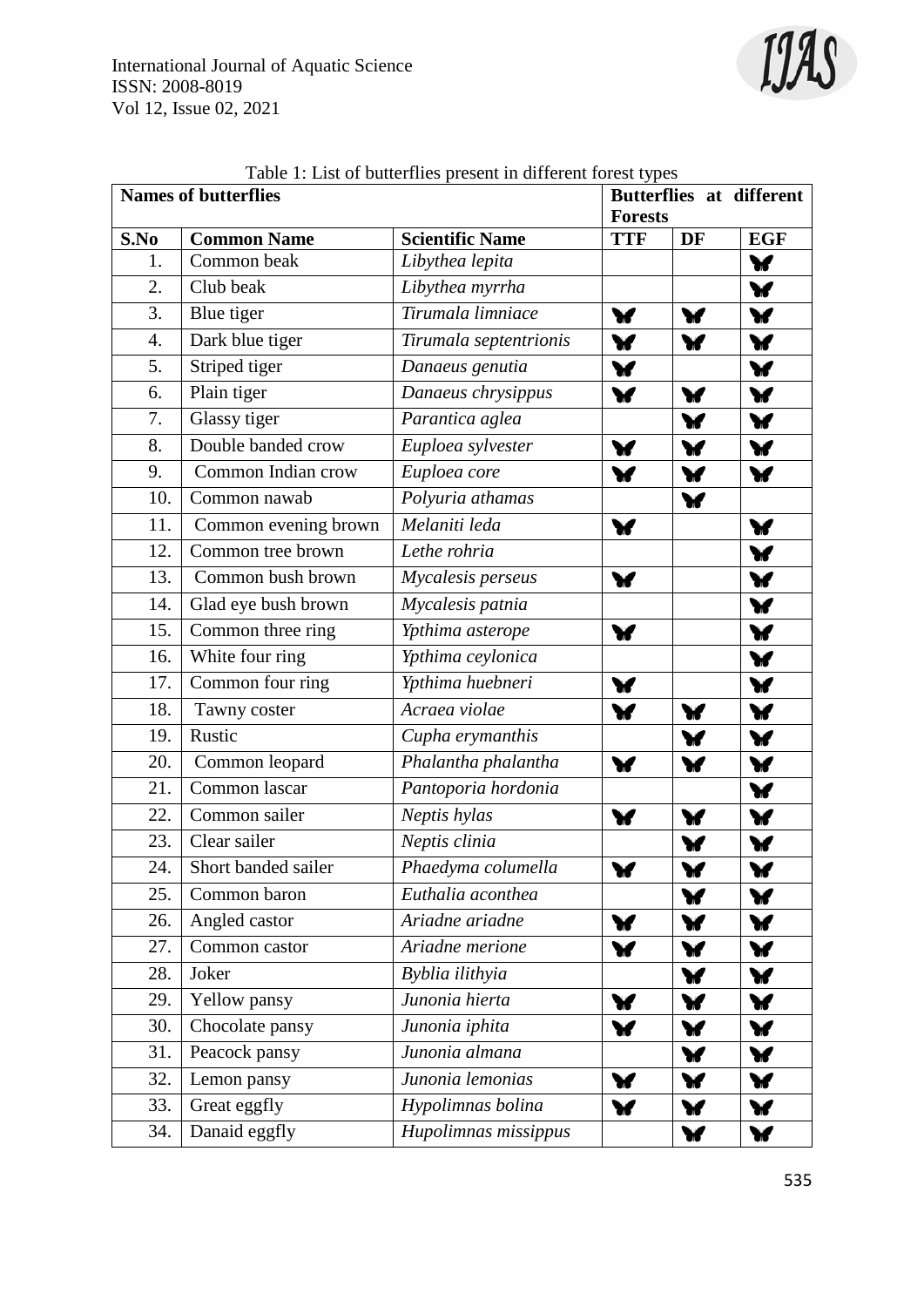

|    | <u>-</u> | Blue oakleaf |   |  | Kallima horsfieldi |   |  |  |  |
|----|----------|--------------|---|--|--------------------|---|--|--|--|
| mm |          | ורדי ו       | . |  |                    | . |  |  |  |

TTF - Tropical Thorn forest; DF - Deciduous forest; EGF - Evergreen forest

The Table 1 reveals the occurrence of 35 species of nymphalids in Pachamalai hills including tropical thorn forest, deciduous forest and evergreen forest. 15 species (Plain tiger, blue tiger, dark blue tiger, glassy tiger, common Indian crow, double banded crow, tawny coster, common leopard, common sailer, common castor, angled castor, yellow pansy, chocolate pansy, lemon pansy, great eggfly,) were found in all the three forests. This indicates the presence of nectar plants of these butterfly species throughout in these habitats and the absence of some species in any of these forests indicate the specific need or preferences of certain butterflies.

Except common nawab and blue oakleaf all the other 33 species were recorded in the evergreen forest indicating highest diversity among the three. However, it is to be noted that blue oakleaf was recorded in evergreen forest during inventorization of butterflies but not during the study.

Deciduous forest that recorded 23 species had one exclusive species – common nawab. Browns and rings were not recorded in the deciduous forest. Rings' larvae are grass feeders (Kunte, 1997). The absence of grasses due to scotching heat ad sloped landscape see to it that no rings could survive in this area and this could also be the reason for the lesser species richness.

| S. No | <b>Common Name</b>              | Occurrence | <b>Relative</b>  | <b>Status</b>  |
|-------|---------------------------------|------------|------------------|----------------|
|       |                                 | (Months)   | <b>Abundance</b> |                |
| 1.    | Common beak**                   | 7,8        | $\ast$           | <b>VR</b>      |
| 2.    | Club beak**                     | 7,8        | $\ast$           | <b>VR</b>      |
| 3.    | Blue tiger                      | $1 - 12$   | *****            | <b>VC</b>      |
| 4.    | Dark blue tiger                 | $1 - 12$   | *****            | <b>VC</b>      |
| 5.    | Striped tiger                   | $7,8,2-4$  | ***              | <b>NR</b>      |
| 6.    | Plain tiger                     | $6 - 12,4$ | ****             | $\mathcal{C}$  |
| 7.    | Glassy tiger                    | 7,10       | $\ast$           | <b>VR</b>      |
| 8.    | Double banded crow              | 7,9,12,1   | $**$             | $\mathbf R$    |
| 9.    | Common Indian crow <sup>+</sup> | $1 - 12$   | *****            | <b>VC</b>      |
| 10.   | Common nawab <sup>#</sup>       | 6,7        | $\ast$           | <b>VR</b>      |
| 11.   | Common evening brown            | $10-3$     | ***              | <b>NR</b>      |
| 12.   | Common tree brown**             | 11         | $\ast$           | <b>VR</b>      |
| 13.   | Common bush brown               | $10-3$     | ***              | <b>NR</b>      |
| 14.   | Glad eye bush brown**           | $8 - 10$   | $**$             | $\mathbf R$    |
| 15.   | Common three ring               | $8 - 11$   | $**$             | $\mathbf R$    |
| 16.   | White four ring                 | $8-12,2,3$ | ****             | $\mathcal{C}$  |
| 17.   | Common four ring**              | 7,8,10     | $**$             | ${\bf R}$      |
| 18.   | Tawny coster                    | $6-1$      | ****             | $\overline{C}$ |
| 19.   | Rustic                          | $8 - 10$   | $***$            | $\mathbf R$    |
| 20.   | Common leopard                  | 8.9,12-2   | ***              | <b>NR</b>      |
| 21.   | Common lascar**                 | $7 - 11$   | ***              | <b>NR</b>      |

Table 2: Diversity, status and frequency of Nymphalid butterflies at Pachamalai Hills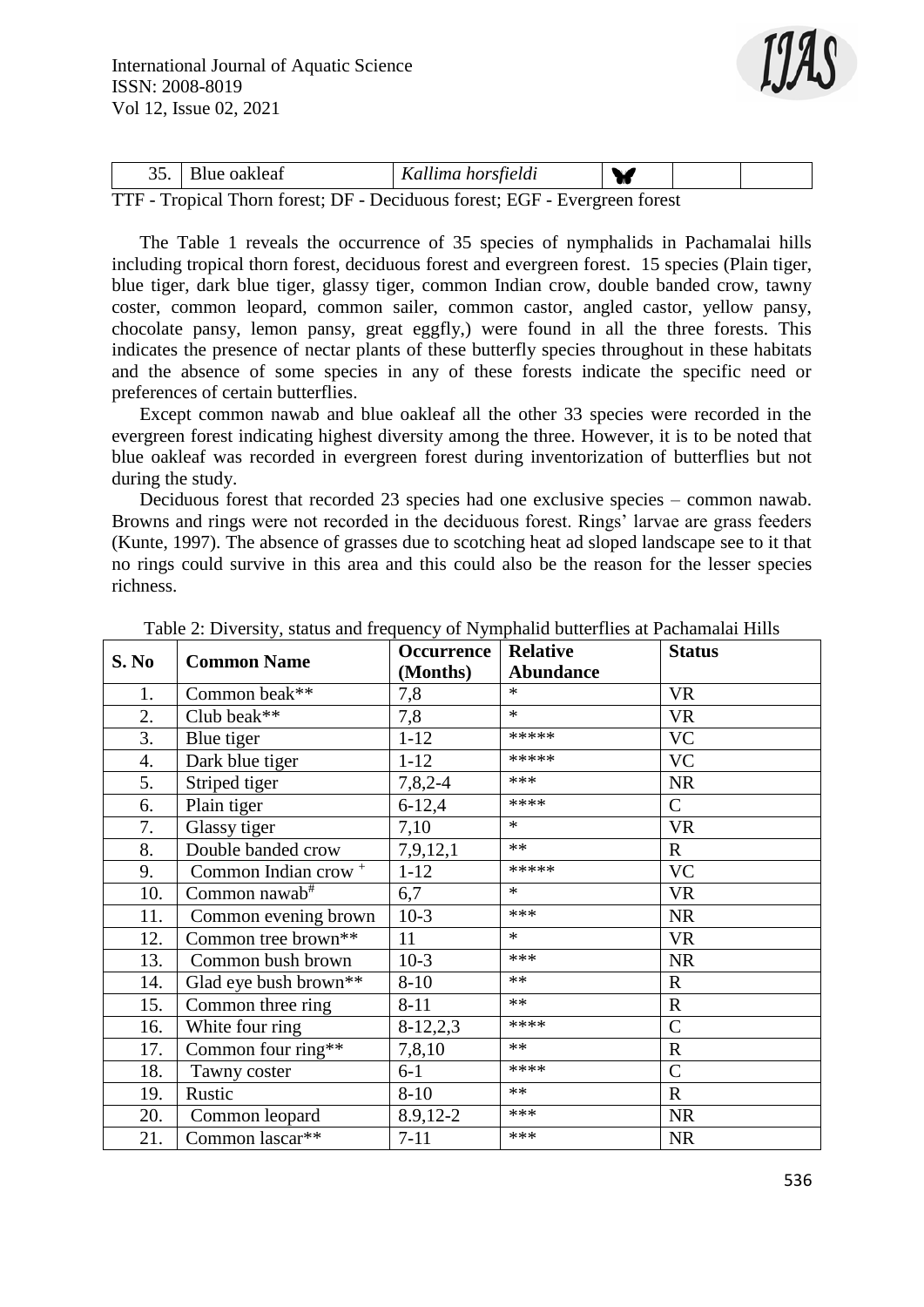

| 22. | Common sailer                    | $4 - 1$   | *****  | <b>VC</b>   |
|-----|----------------------------------|-----------|--------|-------------|
| 23. | Clear sailer                     | 10,12     | $\ast$ | <b>VR</b>   |
| 24. | Short banded sailer <sup>+</sup> | 8,10      | $\ast$ | <b>VR</b>   |
| 25. | Common baron                     | 7         | $\ast$ | <b>VR</b>   |
| 26. | Angled castor                    | $1 - 12$  | *****  | <b>VC</b>   |
| 27. | Common castor                    | $1 - 12$  | *****  | <b>VC</b>   |
| 28. | Joker                            | 9         | $\ast$ | <b>VR</b>   |
| 29. | Yellow pansy                     | 10        | $\ast$ | <b>VR</b>   |
| 30. | Chocolate pansy                  | $1 - 12$  | *****  | <b>VC</b>   |
| 31. | Peacock pansy                    | 8         | $\ast$ | <b>VR</b>   |
| 32. | Lemon pansy                      | $1 - 12$  | *****  | <b>VC</b>   |
| 33. | Great eggfly                     | $7,10-12$ | $**$   | $\mathbf R$ |
| 34. | Danaid eggfly <sup>+</sup>       | 7,10,11   | $**$   | $\mathbf R$ |
| 35. | Blue oakleaf <sup>#</sup>        | 6,7,11,12 | $***$  | $\mathbf R$ |

+ Butterflies Listed in Indian Wildlife (Protection) Act 1972

# Found only in Tropical Thorn Forest (TTF)

\*\* Found only in Evergreen Forest (EGF)

VC- Very Common C- Common NR- Not Rare R- Rare VR- Very Rare

\* Very rare; \*\* rare; \*\*\* not rare; \*\*\*\* common; \*\*\*\*\* very common

The above table 2 reveal that among the 35 species recorded 1 species namely the Blue oakleaf were recorded only in Tropical thorn forest and 8 species were recorded only in Evergreen forest

#### **5. CONCLUSION**:

The study on the richness of nymphalid butterflies in Pachamalai Hills revealed the occurrence 35 species in three different types of forest namely tropical thorn forest, deciduous forest and evergreen forest. Among this evergreen forest recorded the maximum species richness (33) while tropical thorn forest recorded the least richness (21). 15 species were found in all the forest. 8 species were found only in evergreen forest. Disturbance due to agriculture, cattle grazing and firewood collection leading to fragmentation are found to be major threats. The presence of 5 migratory species and 11 very rare species indicate that Pachamalai Hills is a migratory site and therefore needs much attention in terms of conservation of biodiversity and protection of the forest.

#### **6. REFERENCES**:

- [1] A.J.S. Raju, K.V. Ramana, and P.V. Lakshmi. (2011). Wendlandia tinctoria (Roxb.) DC. (Rubiaceae), a key nectar source for butterflies during the summer season in the southern Eastern Ghats, Andhra Pradesh, India. The Journal of Threatened Taxa, [Vol 3, No 3](http://threatenedtaxa.org/index.php/JoTT/issue/view/161)
- [2] Amzad Basha Kolar and Ghouse Basha, M. (2013). Survey of medicinal plants of Pachamalai hills, a part of Eastern Ghats, Tamil Nadu. International Journal of Current Research, Vol. 5, Issue, 12, pp.3923-3929.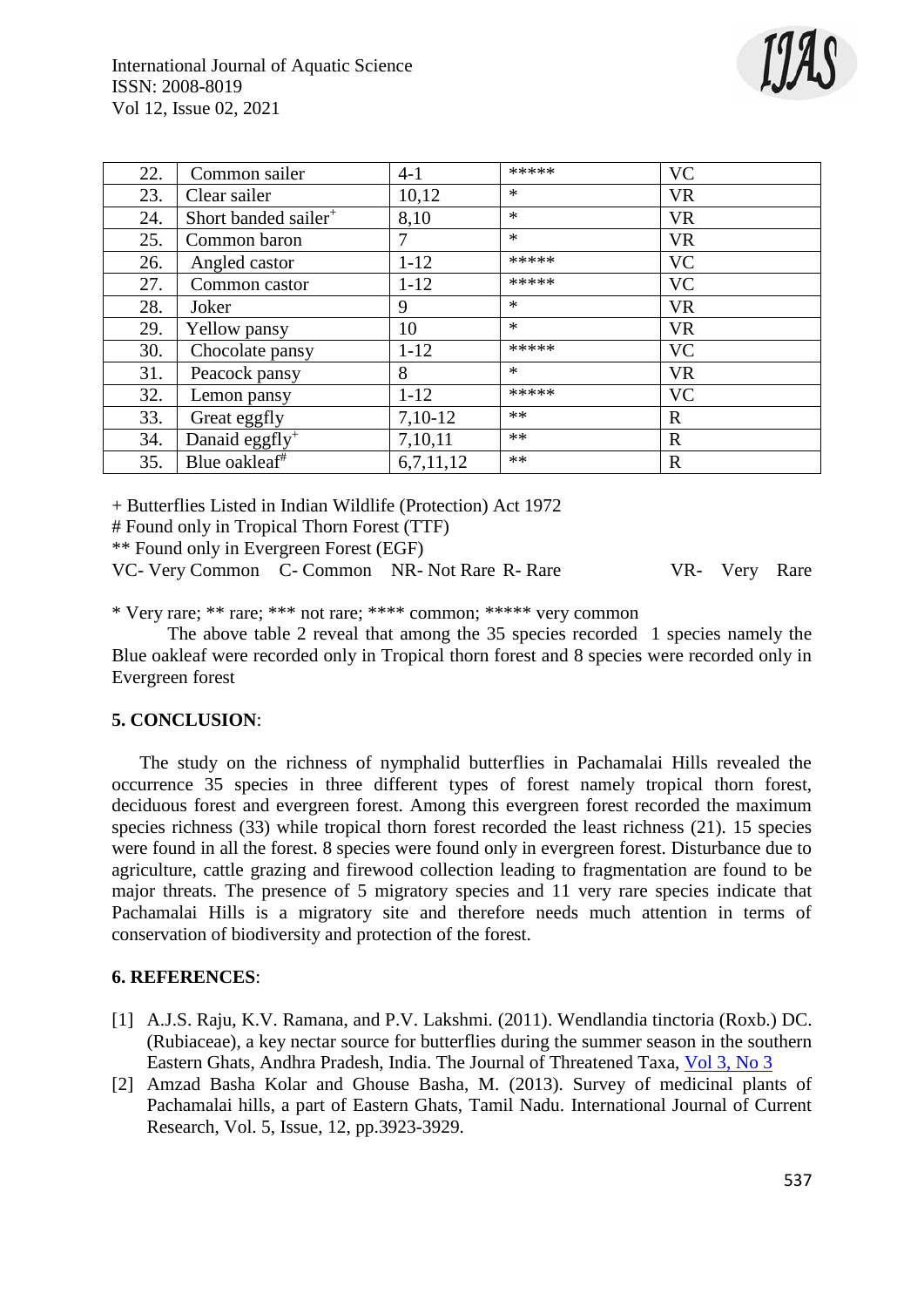

- [3] Anand Gideon , K. Cyril Rufus and P. Vivekraj. (2016). A Study on nectar host plants of Butterflies of Pachamalai Hills of Eastern Ghats in Tamilnadu, India. Annals of Biological Research, 7 (9):9-12.
- [4] Carlton, R, Ravichandran C and Daisy Caroline Mary, A. (2014). Range extension of southernbirdwing- at Pachamali hills, Eastern Ghats, National Conference on biodeiversity and environment, Northeastern Hill University, Shillong, 978-93-80767- 39-0.
- [5] Daisy Caroline Mary, A.Relton, R.Carlton and G.Glenny (2013). Butterflies of Bishop Heber College. Heber Au Sable Institute of Environmental Studies, Trichy. ISBN: 978- 93-80767-34-5.
- [6] Daisy Caroline Mary, A.Relton, R.Carlton and G.Glenny (2013). Butterflies of Bishop Heber College. Heber Au Sable Institute of Environmental Studies, Trichy. ISBN: 978- 93-80767-34-5.
- [7] [E.Pollard,](https://www.google.co.in/search?tbo=p&tbm=bks&q=inauthor:%22E.+Pollard%22) [T.J. Yates.](https://www.google.co.in/search?tbo=p&tbm=bks&q=inauthor:%22T.J.+Yates%22)(1994). Monitoring Butterflies for Ecology and Conservation: The British Butterfly Monitoring Scheme. Springer Science & Business Media, 30-Nov-1994 - [Fiction](https://www.google.co.in/search?tbo=p&tbm=bks&q=subject:%22Fiction%22&source=gbs_ge_summary_r&cad=0) - 274 pages.
- [8] George Mathew and Mary Anto. (2007). In situ conservation of butterflies through establishment of butterfly gardens: A case study at Peechi, Kerala, India Current Science Vol. 93, No. 3 (10 August 2007), pp. 337-347.
- [9] Gogoi M.J. (2012) Butterflies (Lepidoptera) of Dibang Valley, Mishmi Hills, Arunachal Pradesh, India. Journal of Threatened Taxa, 12(4) pp. 3137-3160; doi:10.11609/JoTT.o2975.3137-60
- [10] Gadgil M . (1996) Documenting diversity: An experiment; Curr. Sci. 70 3644.
- [11] Gaonkar, H. (1996). Butterflies of Western Ghats with notes on those of Sri Lanka. A report of Center of Ecological Sciences, Indian Institute of science, Bangalore, Zoological Museum, Copenhagen and Natural History Museum, London.
- [12] K.Gunathilagaraj, TNA. Perumal, K.Jayaram and M.Ganesh Kumar. (2015). South Indian Butterflies. Krab media and marketing, Banglore, India. ISBN: 978-93-83698-03- 5.
- [13] S. P. Venkata Ramana. (2010). Biodiversity and conservation of butterflies in the Eastern Ghats. The Ecosan, 4(1) : 59-67.
- [14] Suganthi Kanagaraj, Muthu Selvaraj, Rajiv Das Kangabam and Govindaraju Munisamy. (2016). Assessment of Tree Species Diversity and its Distribution Pattern in Pachamalai Reserve Forest, Tamil Nadu, Journal of Sustainable Forestry, DOI:10.1080/10549811.2016.1238768.
- [15] Suganthi Kanagaraj, Muthu Selvaraj, Rajiv Das Kangabam and Govindaraju Munisamy. (2016). Assessment of Tree Species Diversity and its Distribution Pattern in Pachamalai Reserve Forest, Tamil Nadu, Journal of Sustainable Forestry, DOI:10.1080/10549811.2016.1238768.
- [16] T. Pullaiah, D. Muralidhara Rao Flora of Eastern Ghats: Hill Ranges of South East India, Volume 1,Regency publications, New Delhi
- [17] Van Swaay, C., Nowicki, P., Settele, J. & A. Van Strien, 2008: Butterfly monitoring in Europe: methods, applications and perspectives. Biodiversity and Conservation 17(14), 3455–3469.